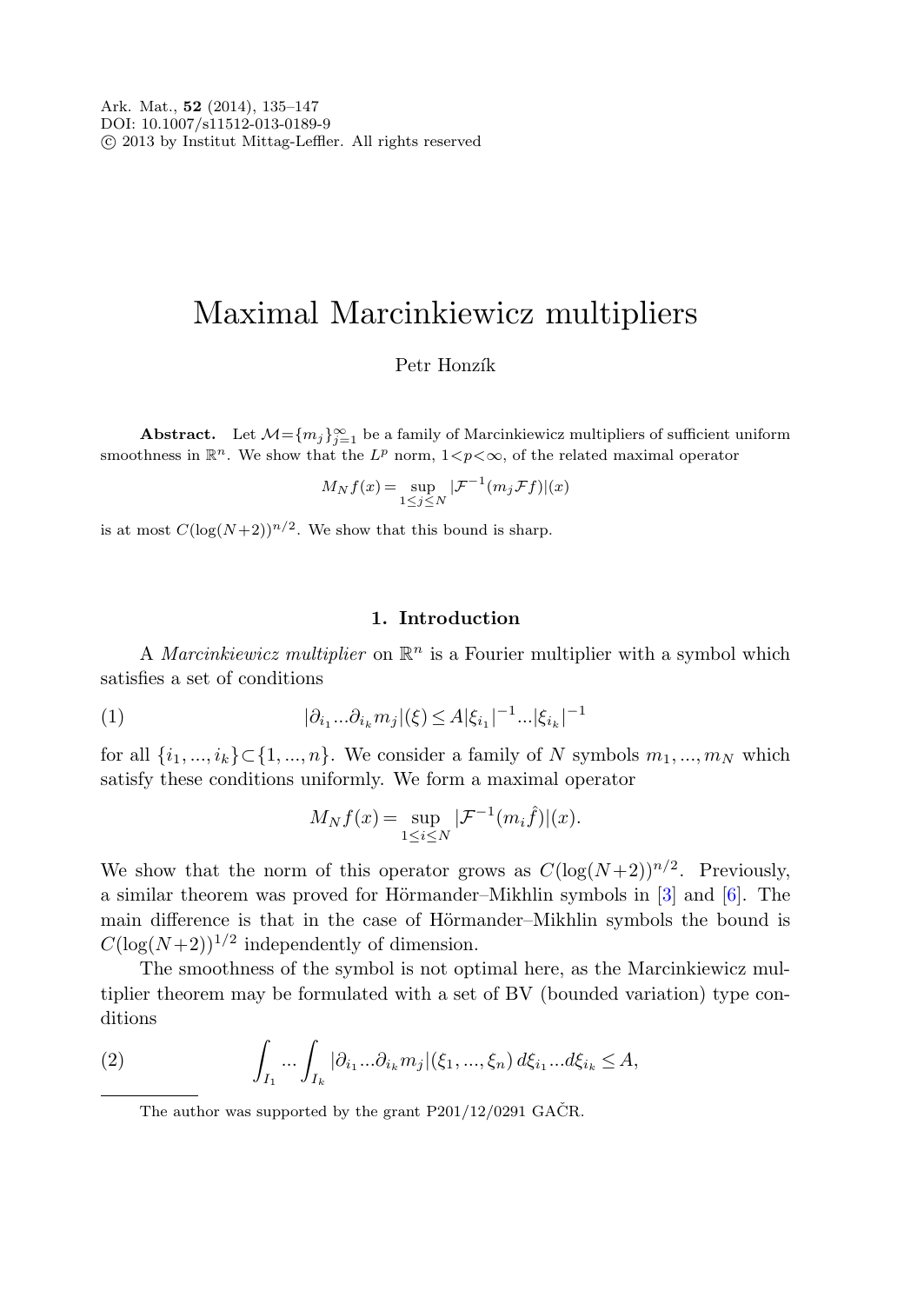<span id="page-1-0"></span>where  $I_l=[r_l, 2r_l]$  and  $\{i_1, ..., i_k\}\subset\{1, ..., n\}$ . Also a different maximal theorem for Marcinkiewicz multipliers appeared recently in [[7\]](#page-12-2), with condition even weaker than BV. It is not clear to us if the smoothness of the symbol may be relaxed in our theorem.

**Theorem 1.1.** Suppose  $\mathcal{M} = \{m_j\}_{j=1}^{\infty}$  is a family of functions in  $\mathbb{R}^n$  such that

(3) 
$$
|\partial_{i_1}...\partial_{i_k}m_j|(\xi) \le A|\xi_{i_1}|^{-1}...|\xi_{i_k}|^{-1}
$$

for all  $\{i_1, ..., i_k\} \subset \{1, ..., n\}$ . Then for any  $N \in \mathbb{N}$  and  $1 < p < \infty$  we have

$$
\Big\|\sup_{1\leq j\leq N}|\mathcal{F}^{-1}(m_j\hat{f})|(x)\Big\|_{L_p(x)}\leq AC_{n,p}(\log^{n/2}(N+2))\|f\|_p.
$$

Also, for any given  $N \geq 1$  and  $1 < p < \infty$  there is a sequence  $\mathcal{M} = \{m_j\}_{j=1}^{\infty}$  which satisfies ([3\)](#page-1-0) and a function g such that

$$
\Big\|\sup_{1\leq j\leq N}|\mathcal{F}^{-1}(m_j\hat{g})|(x)\Big\|_{L_p(x)}\geq A\widetilde{C}_{n,p}(\log^{n/2}(N+2))\|g\|_p.
$$

One motivation for the study of the maximal Marcinkiewicz multipliers was the open problem of the maximal hyperbolic Bochner–Riesz means. We give a brief discussion of this problem at the end of the paper.

## **2. Multiple martingales**

In this section we introduce the dyadic multiple martingales, which we use as a tool to study the Marcinkiewicz multipliers. First, let us introduce the classical dyadic martingale. Consider an integrable function  $f$  on [0, 1]. Let us denote by  $\mathcal{D}_k$  the set of dyadic intervals of length  $2^{-k}$  and define the expectation operator

$$
E_k f(x) = 2^k \int_I f(y) \, dy,
$$

where  $x \in I \in \mathcal{D}_k$ . We define the martingale differences as  $D_k = E_k - E_{k-1}$  and the square function

$$
Sf(x) = \left(\sum_{k=0}^{\infty} (D_k f(x))^2\right)^{1/2}.
$$

The maximal martingale function  $f^*$  is defined as  $f^*(x) = \sup_k |E_k f|(x)$ . There is an equivalent representation of this object using Haar functions. For each dyadic interval I, we define a function  $h_I$  which is equal to  $|I|^{-1/2}$  on the left half and to  $-|I|^{-1/2}$  on the right half of the interval. These functions, together with the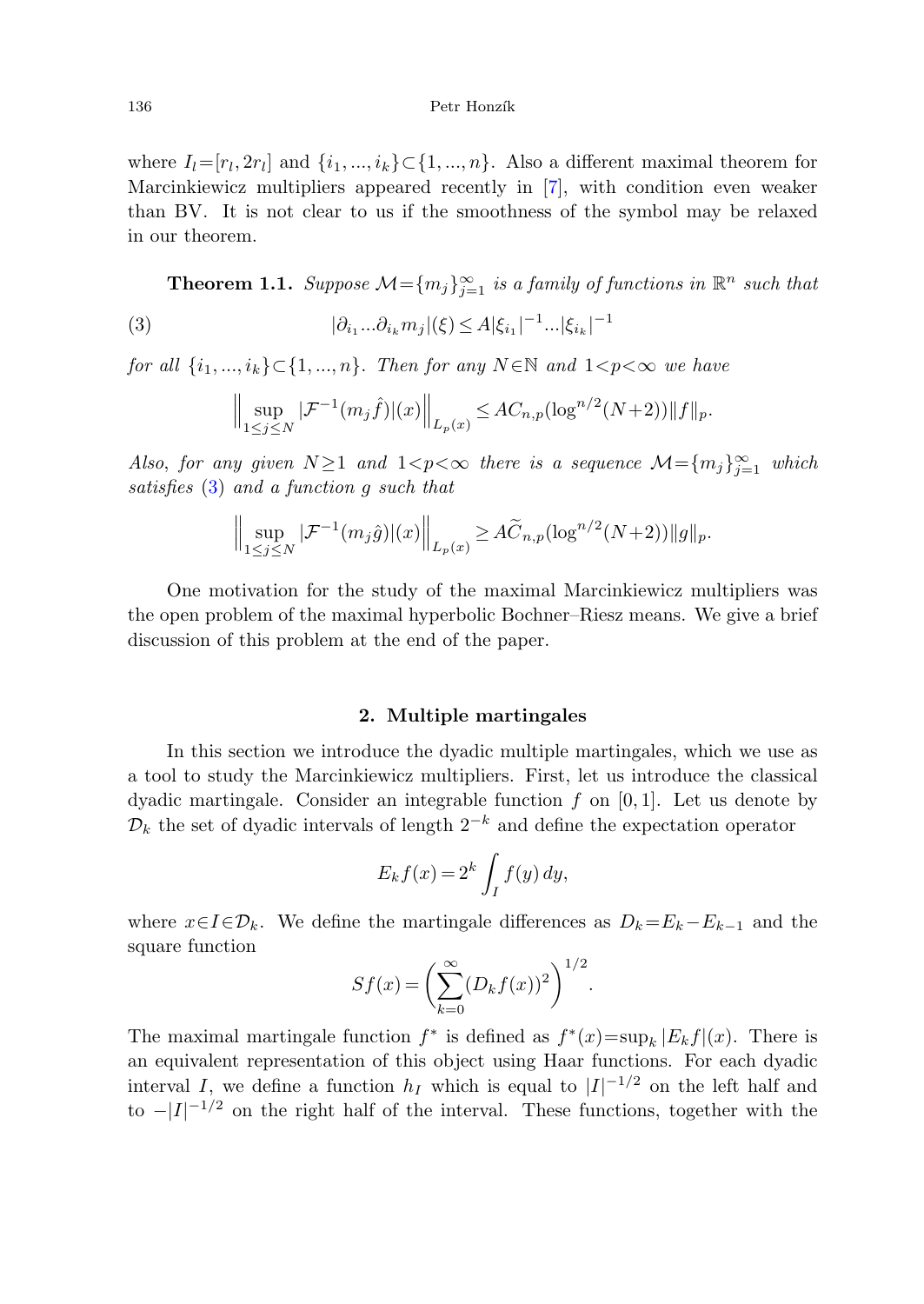function  $h_0(x)=1$  form an orthonormal basis in  $L^2([0,1])$ , and also a Schauder basis in  $L^p([0,1])$ ,  $1 \leq p \leq \infty$ . One sees that for  $k \geq 1$ ,

$$
D_k f = \sum_{I \in \mathcal{D}_{k-1}} \langle h_I, f \rangle h_I.
$$

The dyadic multiple martingales represent a tensored version of the above object. We stress that the multiple martingales are not martingales and in fact they lack many of the key properties of the classical martingales. Let us have a function g on the cube  $[0, 1]^n$ . For dyadic intervals  $I_1, ..., I_n$  we define the function

$$
h_{I_1,\ldots,I_n}(x_1,\ldots,x_n) = h_{I_1}(x_1)\ldots h_{I_n}(x_n).
$$

Using these tensored Haar functions, one can define the multiple versions of the operators  $E, D$  and  $S$ . In particular, we have

$$
D_{k_1,\dots,k_n}g = \sum_{I_i \in D_{k_i}} \langle h_{I_1,\dots,I_n}, g \rangle h_{I_1,\dots,I_n},
$$

$$
E_{k_1,\dots,k_n} = \sum_{-1 \le m_1 \le k_1,\dots,-1 \le m_n \le k_n} D_{m_1,\dots,m_n}
$$

and

$$
Sf(x) = S_{n+1}f(x) = \left(\sum_{k_1 \ge -1, ..., k_n \ge -1} (D_{k_1, ..., k_n}f(x))^2\right)^{1/2}.
$$

If we fix  $n-1$  indices and  $n-1$  variables, then the expectations  $E_{k_1,\,\dots,k_n}$  g( $x_1,\,\dots,x_n$ ) form a dyadic martingale, for example

$$
\tilde{E}_j(y) = E_{k_1,...,k_{n-1},j}g(x_1,...,x_{n-1},y)
$$

<span id="page-2-0"></span>is a sequence of expectations of one-dimensional dyadic martingales.

We use some fine results on the relationship of the square functions and maximal operators. In the case of the dyadic martingale, the sharp good lambda inequality

(4) 
$$
|\{x: f^*(x) > 2\lambda \text{ and } Sf(x) < \varepsilon \lambda\}| \le Ce^{-c/\varepsilon^2} |\{x: f^*(x) > \lambda\}|
$$

was proved by Chang, Wilson and Wolff [[2\]](#page-12-3). In the case of double dyadic martingales, a similar inequality was proved by Pipher [[8\]](#page-12-4). The argument of Pipher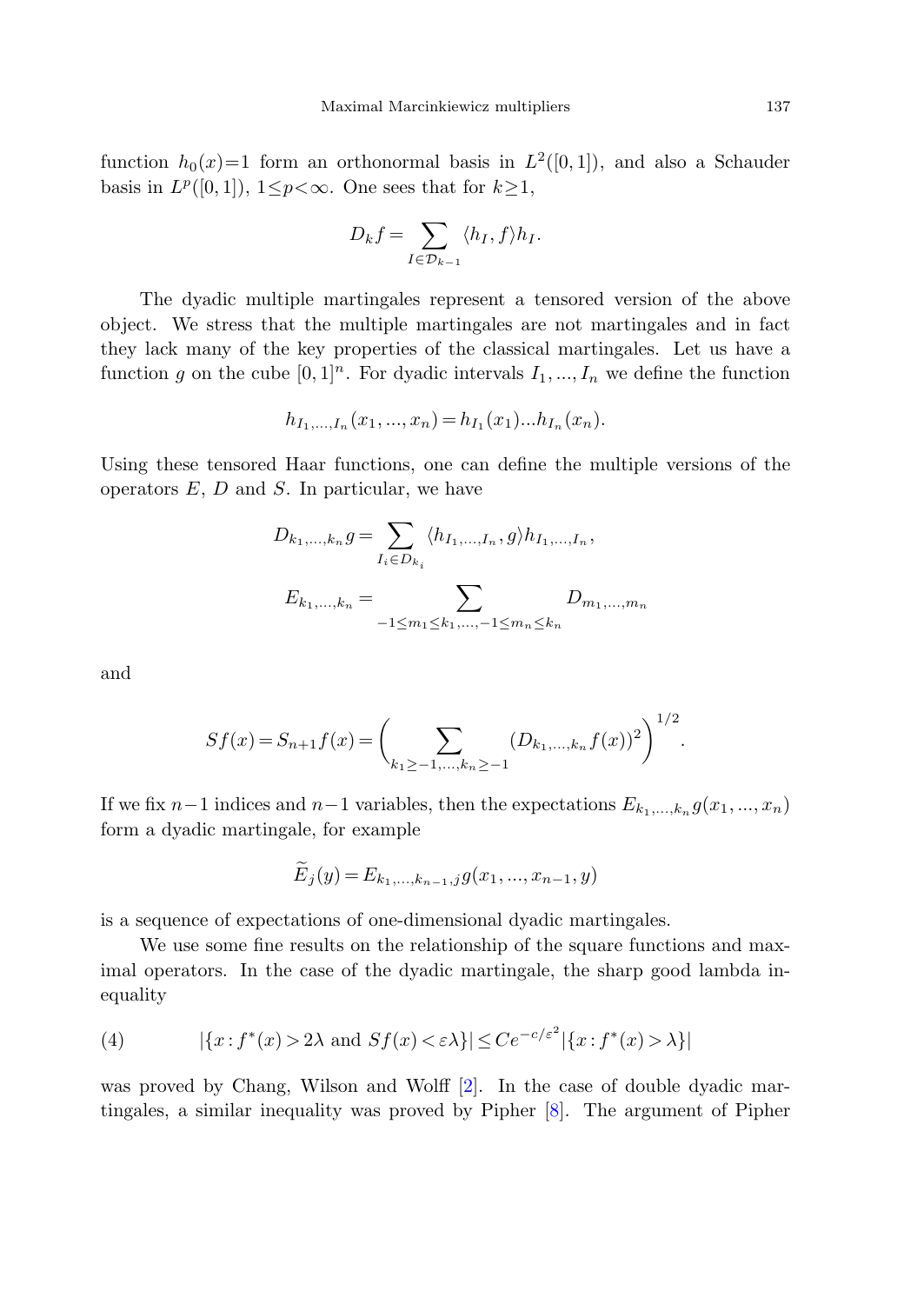#### 138 Petr Honzík

extends to higher dimensions as well by induction. Before we demonstrate this fact, we need to define intermediate square functions. We put for  $m=2, ..., n+1$ ,

$$
S_m f = \bigg(\sum_{k_1, ..., k_{m-1}} \bigg(\sum_{k_m, ..., k_n} D_{k_1, ..., k_n} f(x)\bigg)^2\bigg)^{1/2}.
$$

and

$$
S_m^* f = \sup_r \bigg( \sum_{k_1, \dots, k_{m-1}} \bigg( \sum_{k_m < r, k_{m+1}, \dots, k_n} D_{k_1, \dots, k_n} f(x) \bigg)^2 \bigg)^{1/2}.
$$

We also define the following maximal function (replacing  $S_1^*$ )

$$
M_1 f(x) = \sup_r \bigg| \sum_{m_1 \le r, ..., m_n} D_{m_1, ..., m_n} f(x) \bigg|.
$$

<span id="page-3-0"></span>Standard arguments show that all the above operators are  $L^p$  bounded for  $1 < p < \infty$ .

In the case  $m=1$  and  $n=2$  the good lambda inequality was proved by Pipher in [\[8](#page-12-4)] (fourth formula on p. 76), but as the inequality is not stated exactly in the form we need it and we need a higher-dimensional version, we feel that we need to reproduce the proof here. The starting point of the proof is the following lemma, proved in the paper [\[8](#page-12-4)] as Lemma 2.2 (here  $d_q^j$  is a difference of a dyadic martingale):

**Lemma 2.1.** Suppose  $X_N^j = \sum_{q=0}^N d_q^j$ ,  $j = 1, ..., M$ , is a sequence of dyadic martingales on the space Y and set

$$
SX_N^j = \left(\sum_{q=0}^N (d_q^j)^2\right)^{1/2},
$$

<span id="page-3-1"></span>the square function of  $X_N^j$ . Then

$$
\int_Y \exp\!\left( \sqrt{1\!+\!\sum_{j=1}^M (X_N^j)^2 \!-\! \sum_{j=1}^M (SX_N^j)^2} \right) dx \le e.
$$

The following lemma is the higher-dimensional analogue of the Pipher good lambda inequality.

**Lemma 2.2.** Let  $f \in L^1([0,1]^n)$ . Let us fix N and set  $g = E_{N,...,N}f$ . Then we have for  $0 < \varepsilon < \frac{1}{2}$ ,  $1 < m \le n$  and  $x_1, ..., x_{m-1}, x_{m+1}, ..., x_n$ ,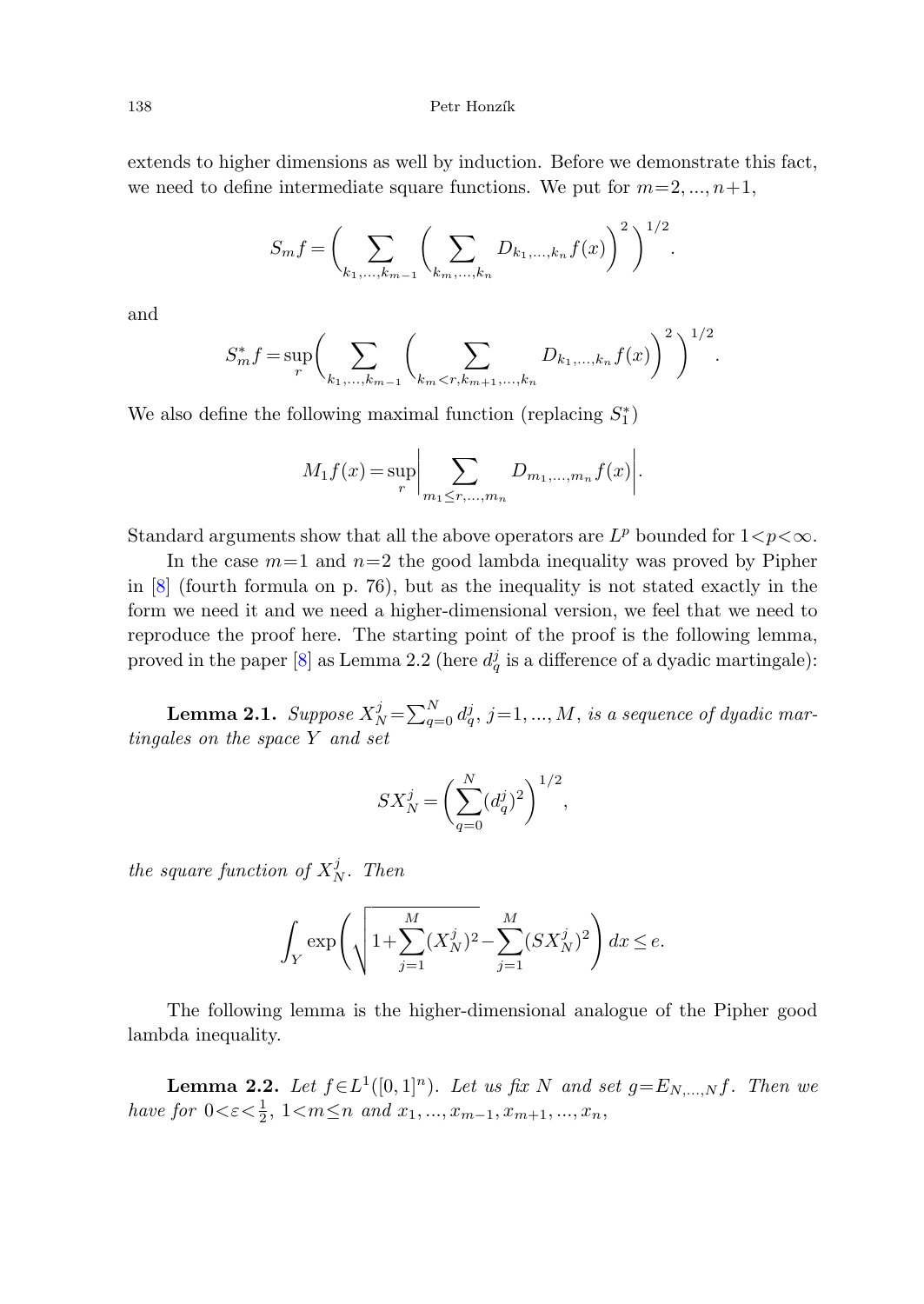$$
|\{x_m : S_m^* g(x_1, ..., x_n) > 2\lambda \text{ and } S_{m+1} g(x_1, ..., x_n) < \varepsilon \lambda\}|
$$
  
 $\leq Ce^{-c/\varepsilon^2} |\{x_m : S_m^* g(x_1, ..., x_n) > \lambda\}|.$ 

Moreover

$$
|\{x_1: M_1g(x_1,...,x_n) > 2\lambda \text{ and } S_2g(x_1,...,x_n) < \varepsilon \lambda\}|
$$
  
 $\leq Ce^{-c/\varepsilon^2} |\{x_1: M_1g(x_1,...,x_n) > \lambda\}|.$ 

The constants C and c are independent of f, N,  $\lambda$  and  $\varepsilon$ .

Proof. The second inequality follows directly from the inequality of Chang, Wilson and Wolff  $(4)$  $(4)$ , since for  $x_2, ..., x_n$  fixed

$$
M_1g(x_1,...,x_n)
$$

represents the dyadic martingale maximal function of the function

$$
g_1(x_1) = g(x_1, ..., x_n)
$$

and

 $S_2g(x_1, ..., x_n)$ 

represents its martingale square function  $Sg_1(x_1)$ .

To prove the first inequality, we use the same argument as Pipher [[8\]](#page-12-4) in the proof of her Corollary 2.2a. We fix m and  $x_1, ..., x_{m-1}, x_{m+1}, ..., x_n$  and set

$$
d_q^{(j_1,...,j_{m-1})}(x_m) = \sum_{k_{m+1},...,k_n} D_{j_1,...,j_{m-1},q,k_{m+1}...,k_n} g(x_1,...,x_n).
$$

Let  $J=(j_1, ..., j_{m-1})$ . Then

$$
X_N^J = \sum_{q=0}^N d_q^J
$$

is a sequence of martingales on the interval  $0 \leq x_m \leq 1$ , as in Lemma [2.1.](#page-3-0)

The set  $\{x: S_m^*g(x) > \lambda\}$  is composed of maximal dyadic intervals I such that for  $x_m \in I$ ,

$$
\bigg(\sum_{k_1,\dots,k_{m-1}}\bigg(\sum_{k_m \lambda.
$$

The r above is then minimal, and we fix a pair  $I, r$ . Assume that

$$
I\!\cap\!\{x\!:\!S_m^*g(x)\!\ge\!2\lambda\}\!\ne\!\varnothing.
$$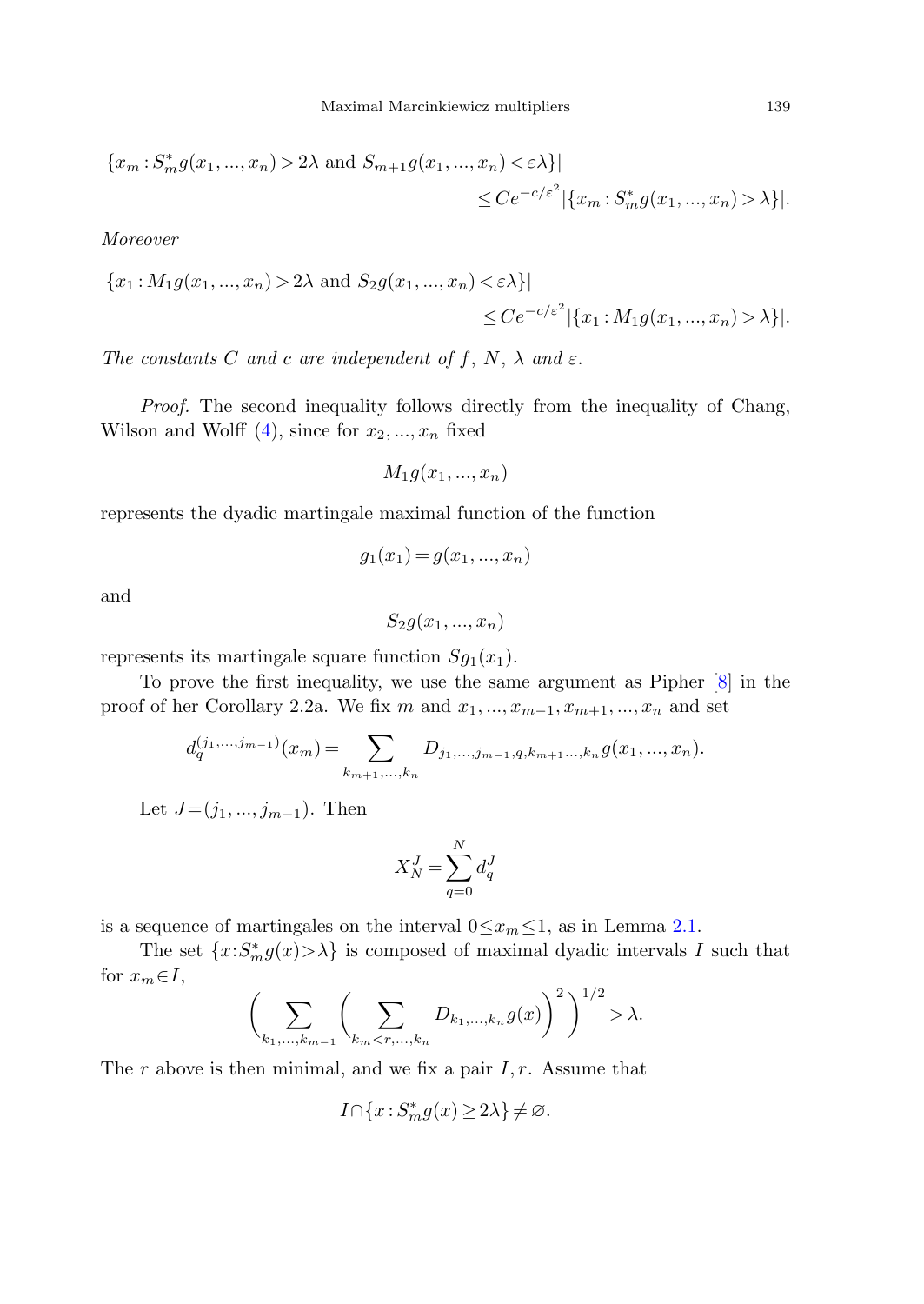## 140 Petr Honzík

Then we may find maximal dyadic intervals  $I' \subset I$  such that for  $x_m \in I'$ ,

$$
\left(\sum_{k_1,\dots,k_{m-1}}\left(\sum_{k_m < r',\dots,k_n} D_{k_1,\dots,k_n} g(x)\right)^2\right)^{1/2} \ge 2\lambda.
$$

We localize the  $d_q^{(j_1,...,j_{m-1})}$  and  $X_N^J$  to the interval  $I'$  and apply a localized version of Lemma [2.1](#page-3-0). We then get for any  $\alpha$  and t,

$$
\int_{I'} \exp \left[ \alpha \left( \sum_{k_1, ..., k_{m-1}} \left( \sum_{r < k_m < t, ..., k_n} D_{k_1, ..., k_n} g(x) \right)^2 \right)^{1/2} -\alpha^2 \sum_{k_1, ..., k_{m-1}, r < k_m < t} \left( \sum_{k_{m+1}, ..., k_n} D_{k_1, ..., k_n} g(x) \right)^2 \right] \le e|I'|.
$$

Consider the set  $A = \{x \in I' : S_{m+1}g(x) \leq \varepsilon \lambda\}$ . We have for  $x \in A$ ,

$$
\left(\sum_{k_1,\dots,k_{m-1}}\left(\sum_{k_m=r,\dots,k_n}D_{k_1,\dots,k_n}g(x)\right)^2\right)^{1/2}\leq\varepsilon\lambda
$$

and therefore

$$
\sum_{k_1,\ldots,k_{m-1}} \left( \sum_{r < k_m < t,\ldots,k_n} D_{k_1,\ldots,k_n} g(x) \right)^2 \geq (2\lambda)^2 - \lambda^2 - \varepsilon^2 \lambda^2.
$$

This gives

$$
|A| \exp[\alpha (3 - \varepsilon^2)^{1/2} \lambda - \alpha^2 \varepsilon^2 \lambda^2] \le e |I'|.
$$

We take  $\alpha = (3 - \varepsilon^2)^{1/2} / 2\varepsilon^2 \lambda$  and sum the intervals I' to obtain the result.  $\Box$ 

# **3. Proof of the positive result**

The main idea of the proof comes from the article [\[6](#page-12-1)], we apply the Lemma [2.2](#page-3-1) in each variable separately. In some of the estimates we replace the usual maximal function by the strong maximal function, related to averages over rectangular parallelepipeds with sides parallel to the axes.

In order to prove our theorem, we also need to refer to the proof of the Marcinkiewicz theorem. We use the notation and method of the proof from [\[5](#page-12-5)]. We may assume that all the multipliers are supported in the positive cone  $\{\xi:\xi_1>0,\ldots,\xi_n>0\}$ . For a set  $A\subset\mathbb{R}$  we introduce the coordinate cutoff operators

$$
\Delta_A^{(j)} f = \mathcal{F}^{-1}(\chi_A(\xi_j)\hat{f}).
$$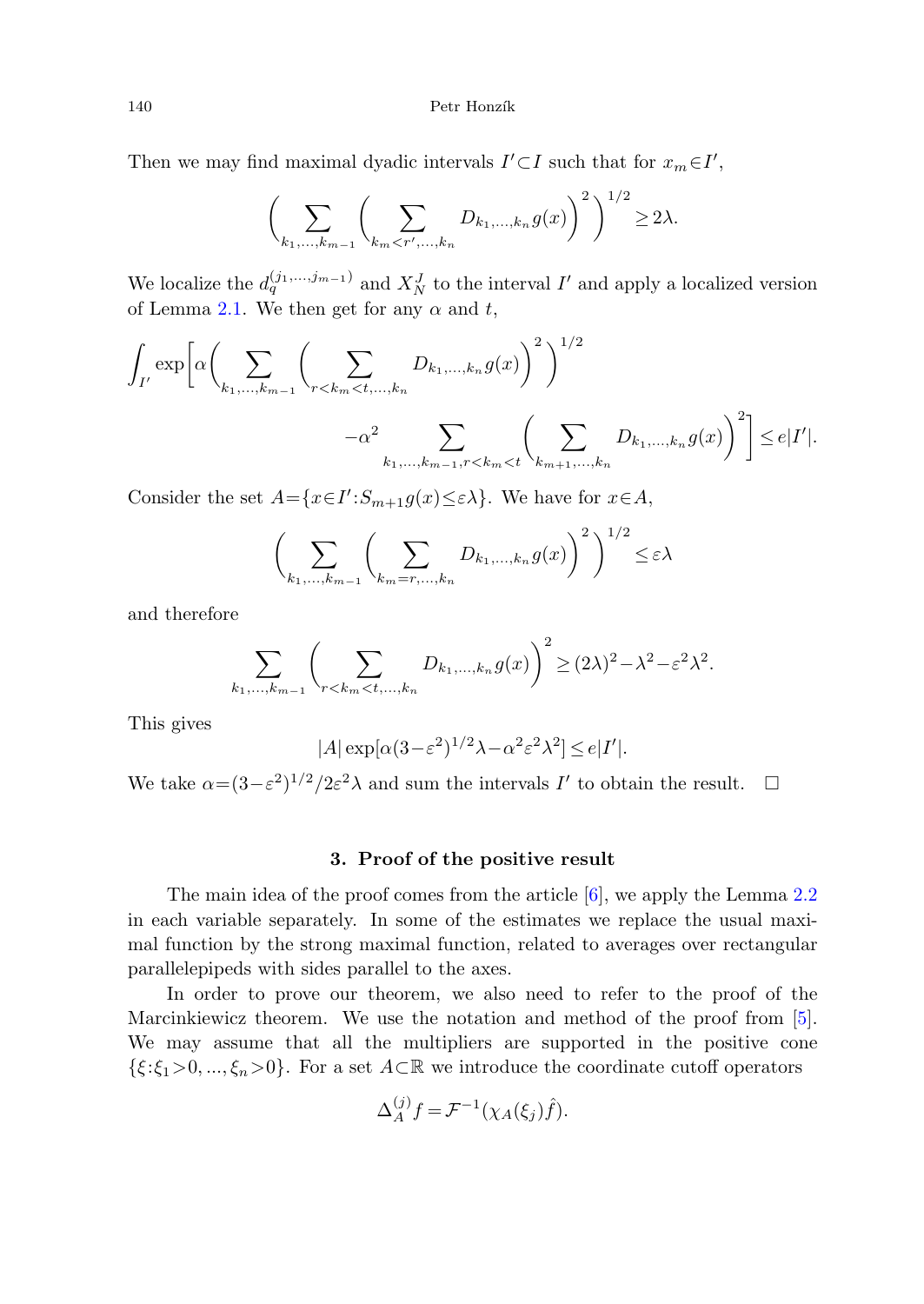Let us fix  $j \in \mathbb{Z}^n$  and take

$$
\xi \in R_j = [2^{j_1}, 2^{j_1+1}] \times \dots \times [2^{j_n}, 2^{j_n+1}].
$$

The following representation formula follows from the fundamental theorem of calculus:

$$
m(\xi) = m(2^{j_1}, ..., 2^{j_n}) + \sum_{k=1}^n \int_{2^{j_k}}^{\xi_{j_k}} \partial^k m(\xi_1, ..., t, ..., \xi_n) dt
$$

$$
+ ... + \int_{2^{j_1}}^{\xi_{j_1}} ... \int_{2^{j_n}}^{\xi_{j_n}} \partial^1 ... \partial^n m(t_1, ..., t_n) dt_1 ... dt_n.
$$

Using this formula, we can write  $T_m f$  as a sum of integral terms, with the leading term being

$$
\sum_{j\in\mathbb{Z}^n} \int_{2^{j_1}}^{2^{j_1+1}} \dots \int_{2^{j_n}}^{2^{j_n+1}} \partial^1 \dots \partial^n m(t_1, ..., t_n) \Delta_{[t_1, 2^{j_1+1}]}^{(1)} \dots \Delta_{[t_n, 2^{j_n+1}]}^{(n)} f(x) dt_1 \dots dt_n
$$

Therefore in order to establish  $L^p$  control of  $\sup_{1 \le i \le N} |T_{m_i} f(x)|$  we need to estimate

$$
\int_{2^{j_1}}^{2^{j_1+1}} \dots \int_{2^{j_n}}^{2^{j_n+1}} \sup_{1 \le i \le N} |\partial^1 \dots \partial^n m(t_1, ..., t_n) \Delta_{[t_1, 2^{j_1+1}]}^{(1)} \dots \Delta_{[t_n, 2^{j_n+1}]}^{(n)} f(x)| dt_1 \dots dt_n
$$
  

$$
\le \int_1^2 \dots \int_1^2 A \sup_{1 \le i \le N} \left| \sum_{j \in \mathbb{Z}^n} a_{i,j}(t) \Delta_{[2^{j_1}t_1, 2^{j_1+1}]}^{(1)} \dots \Delta_{[2^{j_n}t_n, 2^{j_n+1}]}^{(n)} f(x) \right| dt_1 \dots dt_n,
$$

where for each  $t\in[1,2]$  we have  $||a_{i,j}(t)||_{\infty}\leq 1$ .

In the light of these considerations we see that the proof of the theorem reduces to obtaining the bound

(5) 
$$
\Big\| \sup_{1 \le i \le N} |\widetilde{T}_i f|(x) \Big\|_p \le C(\log(N+2))^{n/2} \|f\|_p,
$$

where

$$
\widetilde{T}_i f(x) = \sum_{j \in \mathbb{Z}^n} a_{i,j} \Delta^{(1)}_{[2^{j_1} t_1, 2^{j_1+1}]} ... \Delta^{(n)}_{[2^{j_n} t_n, 2^{j_n+1}]} f(x),
$$

each  $t_l \in [1,2]$  and  $a_{i,j}$  is a sequence in l<sup>∞</sup> with norm 1. We note that the  $L^p$ boundedness of the operator  $\widetilde{T}_i$  may be deduced from the boundedness of the square function

$$
\widetilde{S}f(x) = \left(\sum_{j\in\mathbb{Z}^n} |\Delta^{(1)}_{[2^{j_1}t_1,2^{j_1+1}]} \cdots \Delta^{(n)}_{[2^{j_n}t_n,2^{j_n+1}]} f(x)|^2\right)^{1/2}.
$$

The estimates

$$
\|\widetilde{S}f\|_{p} \le C\|f\|_{p} \quad \text{and} \quad \|\widetilde{T}_{i}f\|_{p} \le C\|\widetilde{S}f\|_{p}
$$

are proved in detail for example in [\[5](#page-12-5)].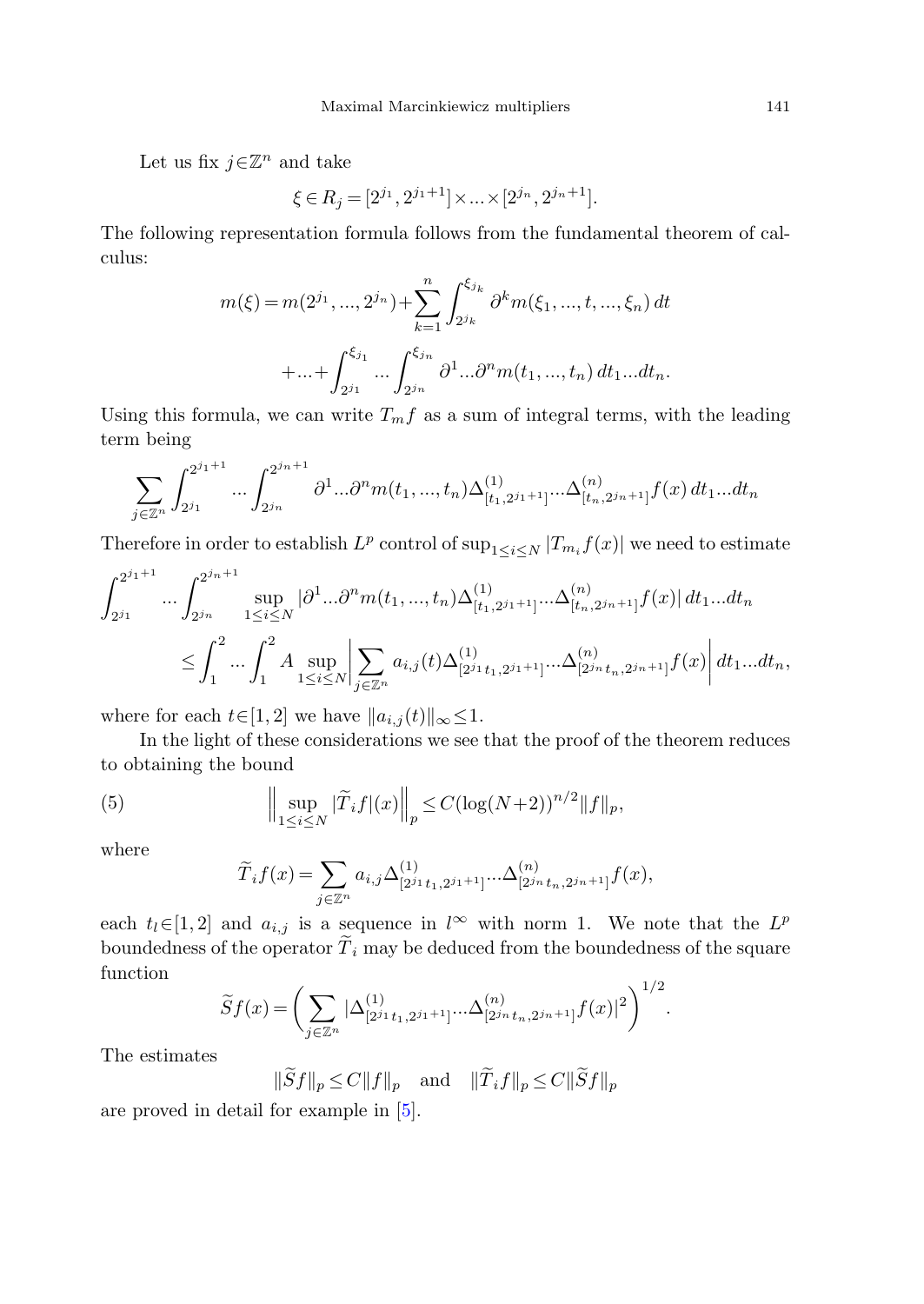We now fix  $t=(t_1, ..., t_n)$  and for each  $i\in\mathbb{Z}^n$  introduce the notation

$$
\Delta_j^{\flat} f = \Delta_{[2^{j_1}t_1, 2^{j_1+1}]}^{(1)} \dots \Delta_{[2^{j_n}t_n, 2^{j_n+1}]}^{(n)} f.
$$

Let us recall the *sharp maximal function*. Let  $R$  denote the set of all rectangular parallelepipeds with sides parallel to the coordinate axes. We let

$$
M_s f(x) = \sup_{x \in R \in \mathcal{R}} \frac{1}{|R|} \int_R |f|(y) \, dy.
$$

Let us introduce the operator

$$
G_r(f) = \sum_{j \in \mathbb{Z}^n} (M_s M_s M_s |\Delta_j^{\flat} f|^r)^{2/r}.
$$

<span id="page-7-0"></span>This operator is  $L^p$  bounded for  $p > r$ . This follows by repeated application of the Fefferman–Stein theorem for vector-valued maximal functions (see [[10\]](#page-12-6)) in each coordinate.

If we take a dyadic cube Q with volume 1, we may adapt the dyadic multiple martingale operators to it. We need the following estimates.

**Lemma 3.1.** Let us fix  $K>0$  and let  $a_{i,j}=0$  whenever some  $j_k \leq K$ . For any dyadic cube Q with  $|Q|=1$  and  $x \in Q$  we have for  $1 < r < \infty$ ,

$$
S(\overline{T}_i f)(x) \leq C_r A G_r(f)(x).
$$

Moreover, we have

$$
\left| \int_Q \widetilde{T}_i f \, dy \right| \le C_r A 2^{-K/r} G_r(f)(x).
$$

*Proof.* Let us choose a Schwartz function  $b$  on  $\mathbb R$  with the following properties:  $b(0)=0, b(\xi) \neq 0$  for  $\xi \in \left[\frac{1}{2}, 4\right]$  and  $\hat{b}$  is supported in  $\left\{x : |x| \leq \frac{1}{4}\right\}$ . Then, we select a function a in  $C_c^{\infty}$  such that for  $\xi \in [1,2]$  we have  $b^2(\xi)a(\xi)=1$ . For  $\xi \in \mathbb{R}^n$  we put

$$
\beta(\xi) = b(\xi_1)...b(\xi_n)
$$
 and  $\psi(\xi) = a(\xi_1)...a(\xi_n)$ .

For  $k\in\mathbb{Z}^n$  we define the operators

$$
B_k f(\xi) = \mathcal{F}^{-1}(\beta(2^{-k_1}\xi_1, ..., 2^{-k_n}\xi_n)\hat{f}(\xi))
$$

and

$$
L_k f(\xi) = \mathcal{F}^{-1}(\psi(2^{-k_1}\xi_1, ..., 2^{-k_n}\xi_n)\hat{f}(\xi)).
$$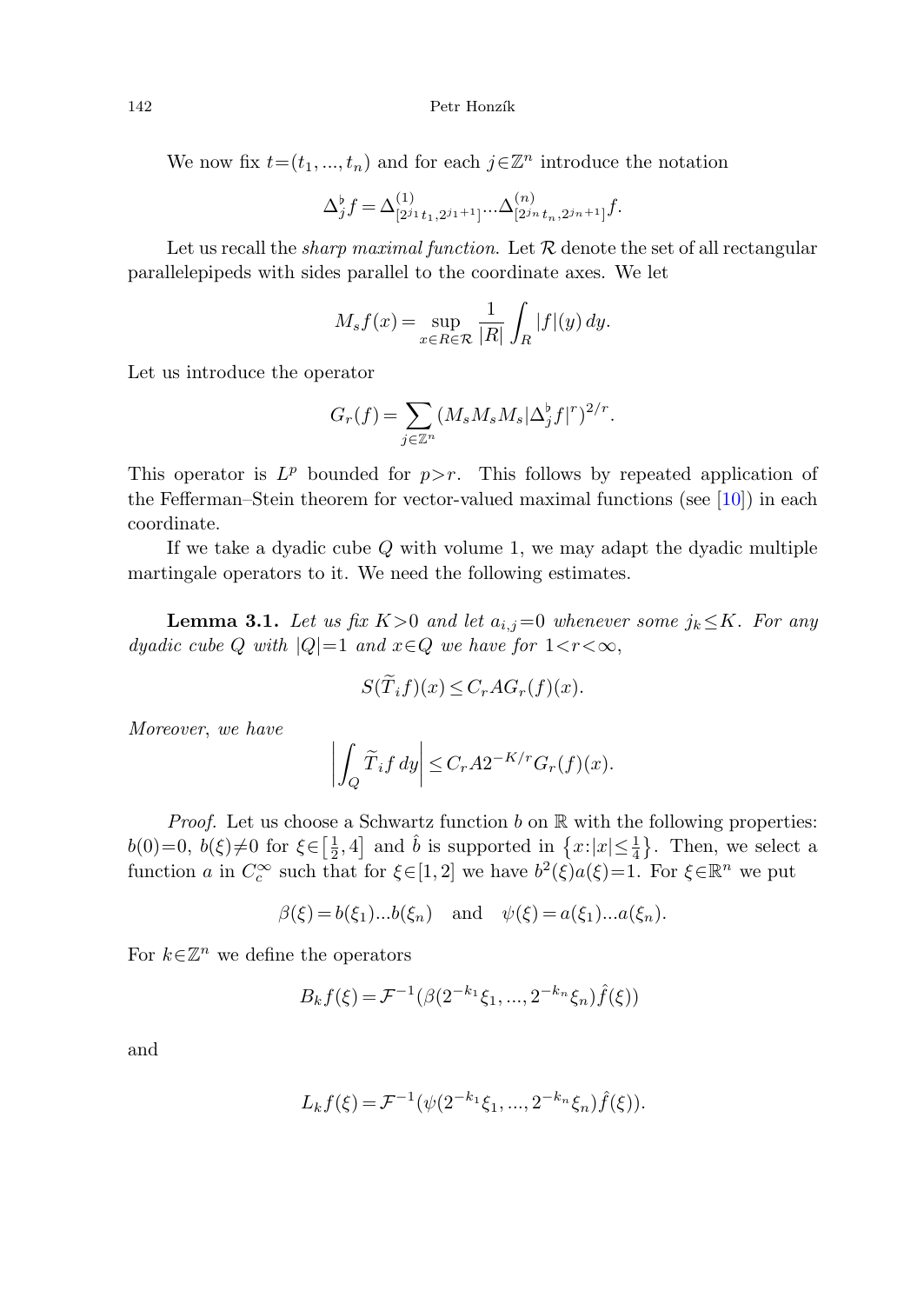We have the following representation of the operator  $\tilde{T}_i$ :

$$
\widetilde{T}_i f(x) = \sum_{j \in \mathbb{N}^n} a_{i,j} B_j B_j L_j \Delta_j^{\flat}(f)(x).
$$

<span id="page-8-0"></span>Then, we get

$$
D_k \widetilde{T}_i f(x) = \sum_{j \in \mathbb{N}^n} a_{i,j} (D_k B_j) B_j L_j \Delta_j^{\flat}(f)(x).
$$

Clearly, we have

 $|B_i L_i f|(x) \leq M_s f(x)$ .

<span id="page-8-1"></span>Therefore in order to prove the lemma, we need to obtain the estimates

(6) 
$$
|D_k B_j| f(x) \leq C2^{-\alpha/r'} (M_s M_s |f|^r(x))^{1/r}
$$

and

(7) 
$$
|E_k B_j| f(x) \leq C 2^{-\tilde{\alpha}/r'} (M_s M_s |f|^r(x))^{1/r},
$$

where  $\alpha = \max\{|k_1 - j_1|, ..., |k_n - j_n|\}$  and  $\tilde{\alpha} = \max\{j_1 - k_1, ..., j_n - k_n\}.$ 

The proof of [\(6](#page-8-0)) is simple in the case  $\alpha = \max\{k_1 - j_1, ..., k_n - j_n\} = k_s - j_s$  for some s. Since  $j_s>0$ , we have  $k_s \neq -1$ . Smoothness estimate in the variable  $x_s$  gives

$$
|D_k B_j| f(x) \le C2^{-\alpha} M_s M_s f(x)
$$

and the claim follows.

If on the other hand  $\alpha = \alpha = \max\{j_1 - k_1, ..., j_1 - k_1\} = j_s - k_s$  for some s, the estimate [\(6](#page-8-0)) follows from ([7\)](#page-8-1), which we prove next. We write  $f = g+h$ , where

$$
g = f \chi_{\{x: |x_s - l2^{-k_s}| \leq 2^{-j_s} \text{ for some } l \in \mathbb{Z}\}}.
$$

We observe that since  $\int_{\mathbb{R}} \hat{b}(x) dx = 0$  we get

$$
|E_k B_j h(x)| = 0.
$$

On the other hand,

$$
|E_k B_j|g(x) \le \frac{1}{|R_k(x)|} \int_{R_k(x) \cup \{x: |x_s - l2^{-k_s}| \le 2^{-j_s+1} \text{ for some } l \in \mathbb{Z}\}} |M_s g(y)| dy
$$
  

$$
\le C2^{-\alpha/r'} (M_s(M_s|f|)^r(x))^{1/r},
$$

where  $R_k(x) \in \mathcal{R}$  is the dyadic parallelepiped with dimensions given by k and containing x. The first inequality follows by the support properties of b and the second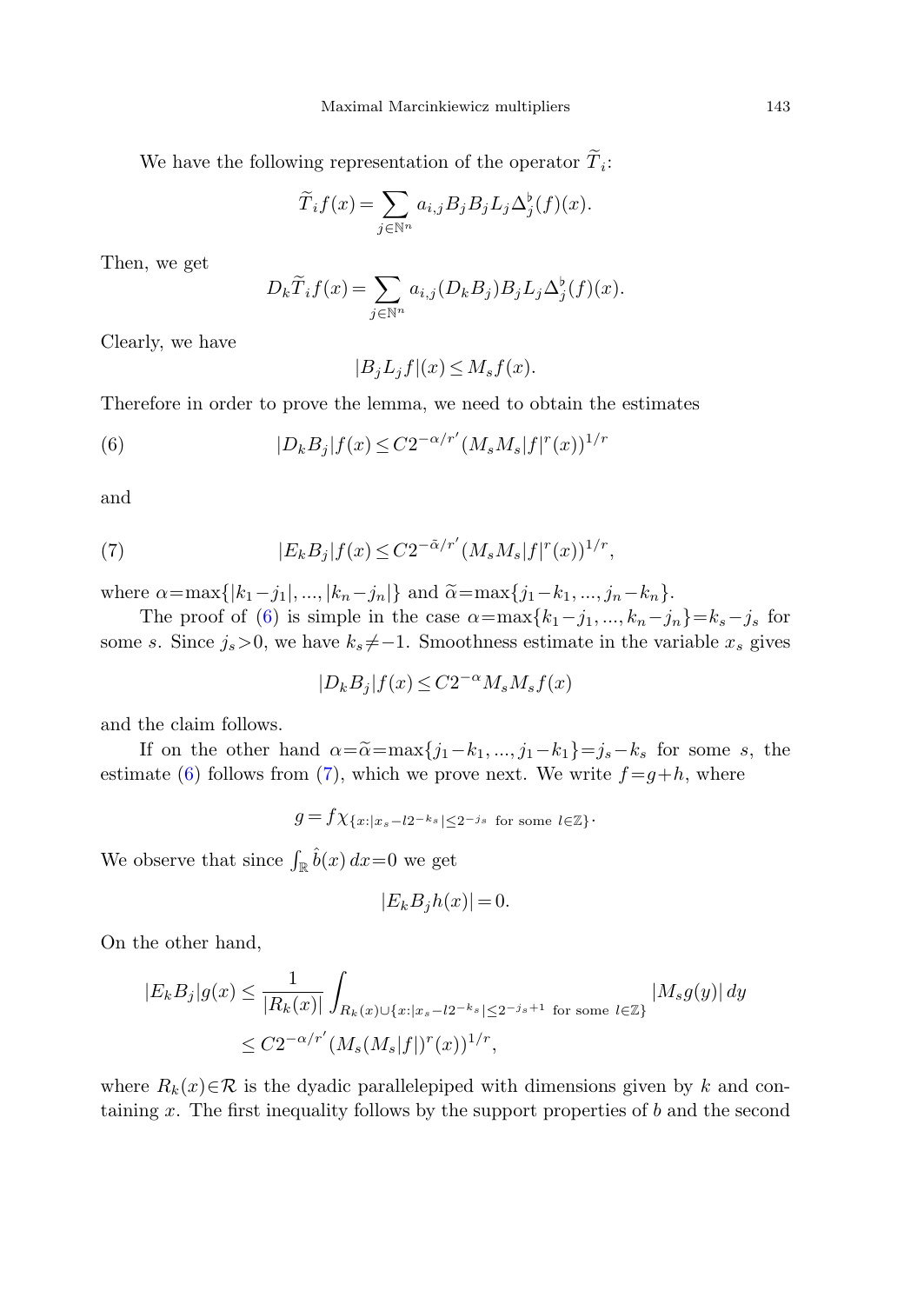follows from Hölder inequality. This finishes the proof of  $(6)$  $(6)$  and  $(7)$  $(7)$  and the lemma is proved.  $\Box$ 

In order finish the proof, we need to estimate the measure of the set

$$
\Omega_{\lambda} = \left\{ x : \sup_{1 \le i \le N} |\widetilde{T}_i f|(x) > 2^{n+2}\lambda \right\}.
$$

We may assume that  $\hat{f}$  is compactly supported inside the positive cone and then, by a simple scaling, that  $a_{i,j}=0$  whenever some  $j_k \leq N$ .

We split  $\Omega_{\lambda} = \Omega_{\lambda}^{1} \cup \Omega_{\lambda}^{2} \cup \Omega_{\lambda}^{3}$ , where

$$
\Omega^1_\lambda = \Big\{ x : \sup_{1 \le i \le N} |\widetilde{T}_i f - E_0 \widetilde{T}_i f|(x) > 2^{n+1} \lambda \text{ and } G_r(f)(x) \le \varepsilon^n \lambda \Big\},\
$$
  

$$
\Omega^2_\lambda = \{ x : G_r(f)(x) > \varepsilon^n \lambda \},\
$$
  

$$
\Omega^3_\lambda = \Big\{ x : \sup_{1 \le i \le N} |E_0 \widetilde{T}_i f|(x) > 2^{n+1} \lambda \Big\}.
$$

We have

$$
\Omega^1_\lambda \subset \bigcup_{i=1}^N \Omega^1_{\lambda,i},
$$

<span id="page-9-0"></span>where

$$
\Omega_{\lambda,i}^1 = \{ x : |\widetilde{T}_i f - E_0 \widetilde{T}_i f|(x) > 2^{n+1}\lambda \text{ and } S\widetilde{T}_i f(x) \le \varepsilon^n \lambda \}.
$$

Finally, we observe that we may choose  $j=(j_1, ..., j_n)$  such that for each i,

(8) 
$$
\|\widetilde{T}_i f - E_j \widetilde{T}_i f\|_p \le \frac{\|f\|_p}{N}.
$$

We may therefore write  $\Omega^1_{\lambda,i} \subset \Gamma_{\lambda,i} \cup \Gamma'_{\lambda,i}$ , where

$$
\Gamma'_{\lambda,i} = \{ x : |\widetilde{T}_i f - E_j \widetilde{T}_i f|(x) > 2^n \lambda \}
$$

and

$$
\Gamma_{\lambda,i} \subset \{x : |E_j \tilde{T}_i f - E_0 \tilde{T}_i f|(x) > 2^n \lambda \text{ and } S_2 E_j \tilde{T}_i f(x) \le 2^{n-1} \varepsilon \lambda \}
$$
  
\n
$$
\cup \bigcup_{\nu=1}^{n-1} \{x : |S_{\nu} E_j \tilde{T}_i f|(x) > 2^{n-\nu} \varepsilon^{\nu} \lambda \text{ and } S_{\nu+1} E_j \tilde{T}_i f(x) \le 2^{n-\nu-1} \varepsilon^{\nu+1} \lambda \}.
$$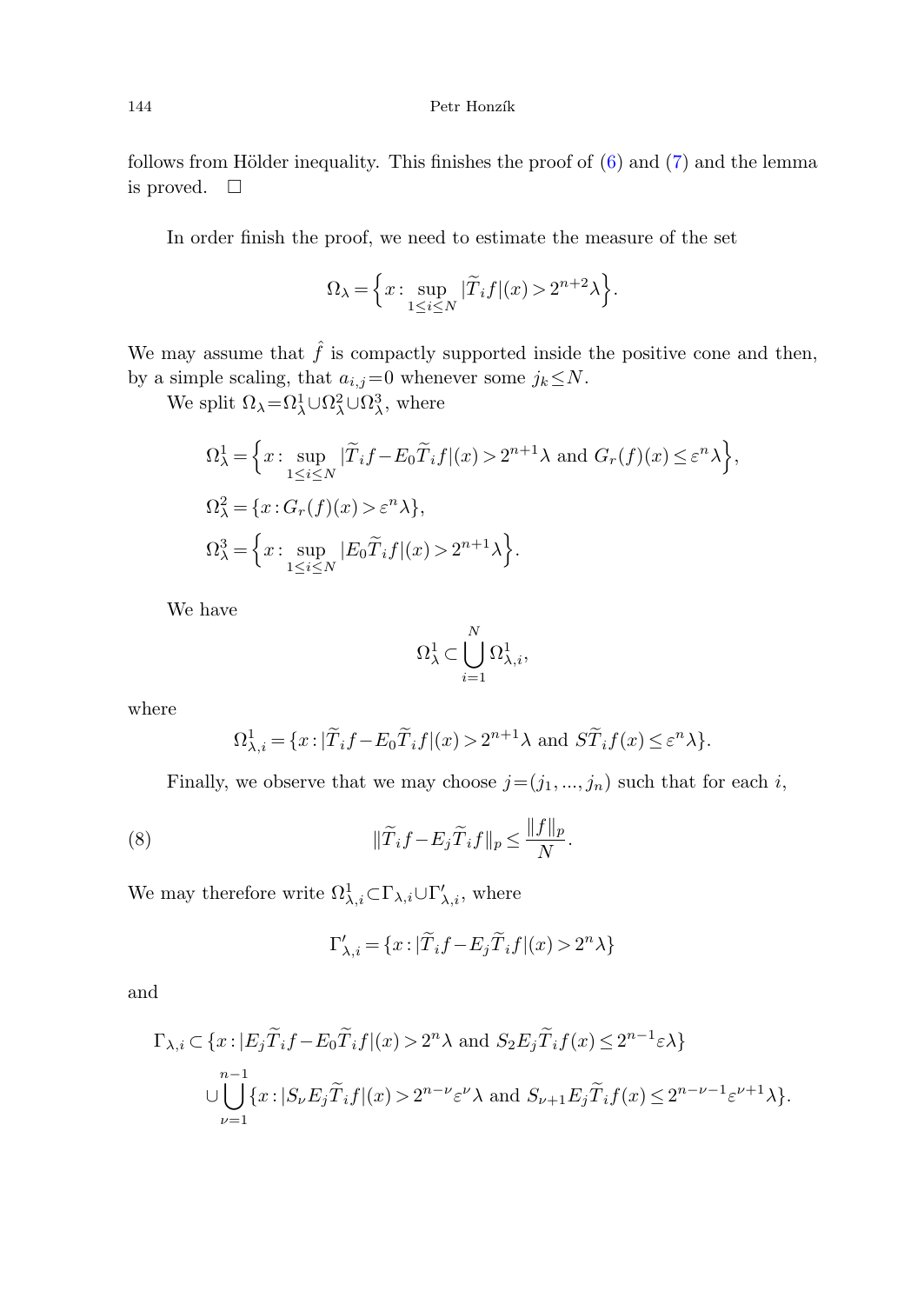We apply Lemma [2.2](#page-3-1) and obtain

$$
|\Gamma_{\lambda,i}| \le Ce^{-c/\varepsilon^2} \left( |\{x : |M_1(E_j \widetilde{T}_i f - E_0 \widetilde{T}_i f]|(x) > 2^{n-1}\lambda \}| + \sum_{\nu=1}^{n-1} |\{x : |S_{\nu}^* E_j \widetilde{T}_i f|(x) > 2^{n-\nu-1} \varepsilon^{\nu} \lambda \}| \right).
$$

We set  $\varepsilon = C/\log^{1/2}(N+2)$ , collect all the previous estimates and integrate them with respect to  $\lambda^{p-1}$ .

This yields

$$
\left\| \sup_{1 \leq i \leq N} |\tilde{T}_{i}f| \right\|_{p}^{p} \leq C_{n,p} \int \lambda^{p-1} \left( \Omega_{\lambda}^{2} + \Omega_{\lambda}^{3} + \sum_{i=1}^{N} (|\Gamma_{\lambda,i}| + |\Gamma_{\lambda,i}'|) \right) d\lambda
$$
  

$$
\leq C_{n,p} \left( \log^{n/2} (N+2) \|G_{r}(f)\|_{p} + \sum_{i=1}^{N} \|E_{0} \tilde{T}_{i}f\|_{p} + \frac{1}{N} \sum_{i=1}^{N} \|M_{1}(E_{j} \tilde{T}_{i}f - E_{0} \tilde{T}_{i}f)\|_{p} + \frac{\log^{n/2} (N+2)}{N} \sum_{i=1}^{N} \sum_{\nu=1}^{N-1} \|S_{\nu}^{*} E_{j} \tilde{T}_{i}f\|_{p} + \sum_{i=1}^{N} \|\tilde{T}_{i}f - E_{j} \tilde{T}_{i}f\| \right).
$$

Here we observe, that the first, third and fifth term is bounded by the boundedness of the operators in question, the second is bounded by Lemma [3.1](#page-7-0) and the fourth is bounded by ([8\)](#page-9-0). Together this finishes the proof of the first part of the theorem.

#### **4. Example**

Here we construct the sequence in the second part of the theorem. The example is very similar to the one from [[3\]](#page-12-0), the key difference is the observation that the tensored products have less freedom of oscillations than one-dimensional sequences.

Let us take a smooth function  $\phi_0(x)$  such that  $\phi_0(x)=1$  for  $x \in \left[\frac{5}{4}, \frac{7}{4}\right]$  and  $\phi_0(x)=0$  for  $x \in \mathbb{R} \setminus (1,2)$  and a smooth nonzero function  $\psi_0$  supported in  $\left[\frac{5}{4}, \frac{7}{4}\right]$ . For  $\xi \in \mathbb{R}^n$  we then define

$$
\psi(\xi) = \psi_0(\xi_1)...\psi_0(\xi_n).
$$

Suppose that  $(20n)^{nK} < N \leq (20n)^{n(K+1)}$ . For  $x \in \mathbb{R}^n$  we define

$$
g(x) = \sum_{j_1,\dots,j_n \in \{1,\dots,K\}} e^{2\pi i (2^{j_1},\dots,2^{j_n}) \cdot x} (\mathcal{F}^{-1} \psi)(x).
$$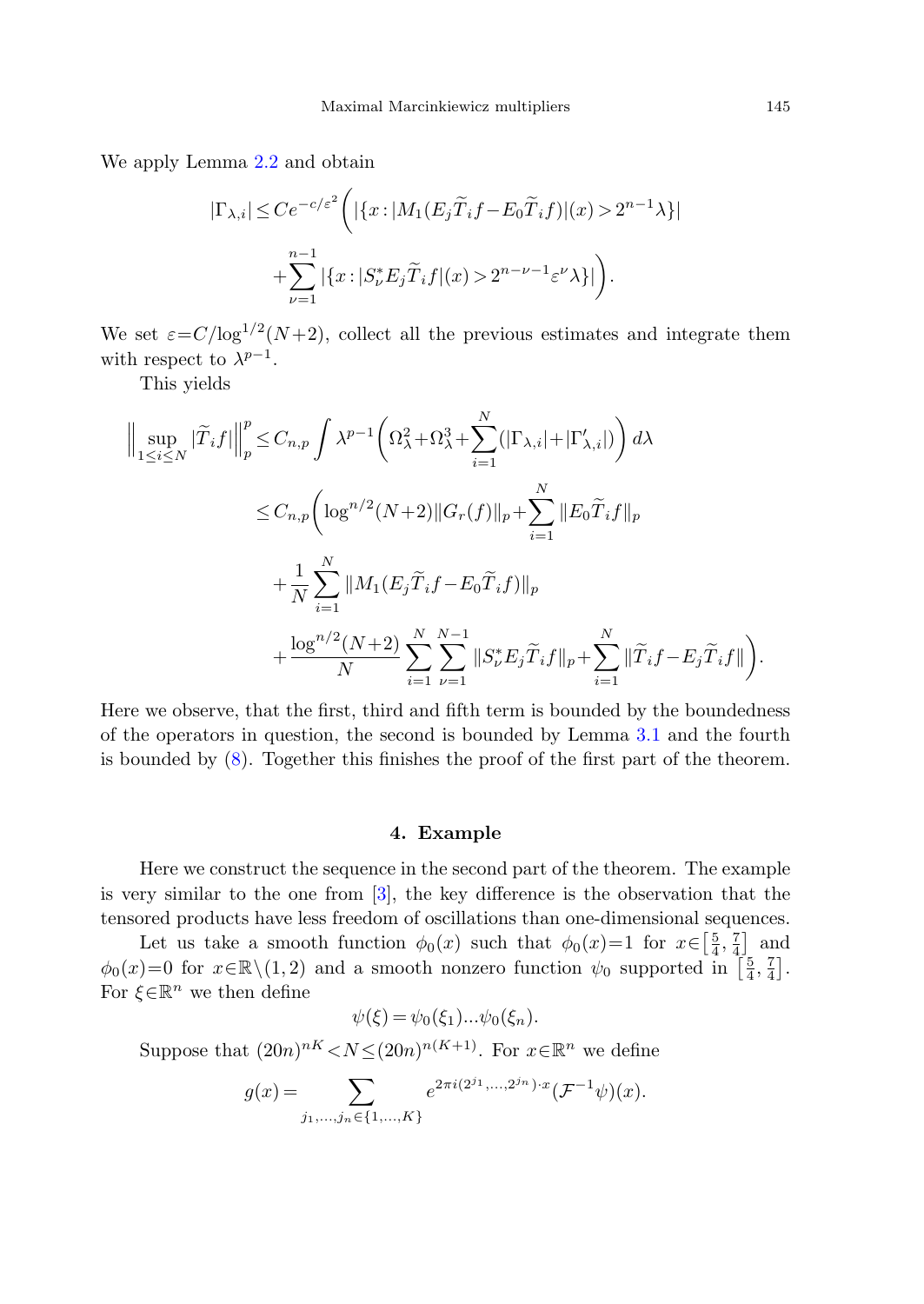A a square function argument shows that  $||q||_p \approx K^{n/2}$ .

Let  $\{\omega_1, ..., \omega_{20n}\}$  be the set of the complex 20nth roots of 1. Let us take a sequence  $a \in \{1, ..., 20n\}^K$ . We define for  $\eta \in \mathbb{R}$ ,

$$
\widetilde{m}_a(\eta) = \sum_{i=1}^K \omega_{a(i)} \phi_0(\eta - 2^i).
$$

For a sequence  $b=(a_1, ..., a_n)$  and  $\xi \in \mathbb{R}^n$  we define

$$
m_b(\xi) = \widetilde{m}_{a_1}(\xi_1) \dots \widetilde{m}_{a_n}(\xi_n).
$$

Now we define

$$
Mf(x) = \sup_{b} |\mathcal{F}^{-1}(m_b \hat{f})|(x).
$$

Next, let us fix  $x \in \mathbb{R}^n$  and select a sequence  $b = (a_1(j), ..., a_n(j))_{j=1}^K$  such that

$$
|\omega_{a_k(j)}e^{2\pi i2^j x_k} - 1| \le \frac{2\pi}{10n} \quad \text{for all } j \text{ and } k.
$$

It is easy to check that

$$
|\mathcal{F}^{-1}(m_b \hat{g})|(x) \geq |\text{Re }\mathcal{F}^{-1}(m_b \hat{g})(x)| \geq CK^n |\text{Re }\mathcal{F}^{-1}(\psi)(x)|.
$$

Therefore,

$$
||Mg||_p \geq CK^{n/2}||g||_p
$$

and we are finished.

## **5. Maximal hyperbolic Bochner–Riesz means**

One motivation for the study of the maximal Marcinkiewicz multipliers was the open problem of the boundedness of the maximal hyperbolic Bochner–Riesz operator

$$
Mf(x) = \sup_{k \in \mathbb{Z}} |(\mathcal{F})^{-1}(m_\lambda(2^k \cdot)\hat{f})|(x),
$$

where

$$
m_{\lambda}(\xi_1, \xi_2) = (1 - |\xi_1 \xi_2|)_{+}^{\lambda}.
$$

While the boundedness of the operator  $(\mathcal{F})^{-1}(m_{\lambda} \hat{f})$  was settled by El-Cohen [[4\]](#page-12-7) and Carbery [[1\]](#page-12-8), the boundedness of the maximal operator remains open for any  $\lambda$ . Our result gives logarithmic growth with respect to the number of dilations in case  $\lambda$ >1, but the full solution remains elusive (see also [\[9](#page-12-9)]).

Acknowledgement. The author would like to thank Woocheol Choi for his valuable comments.